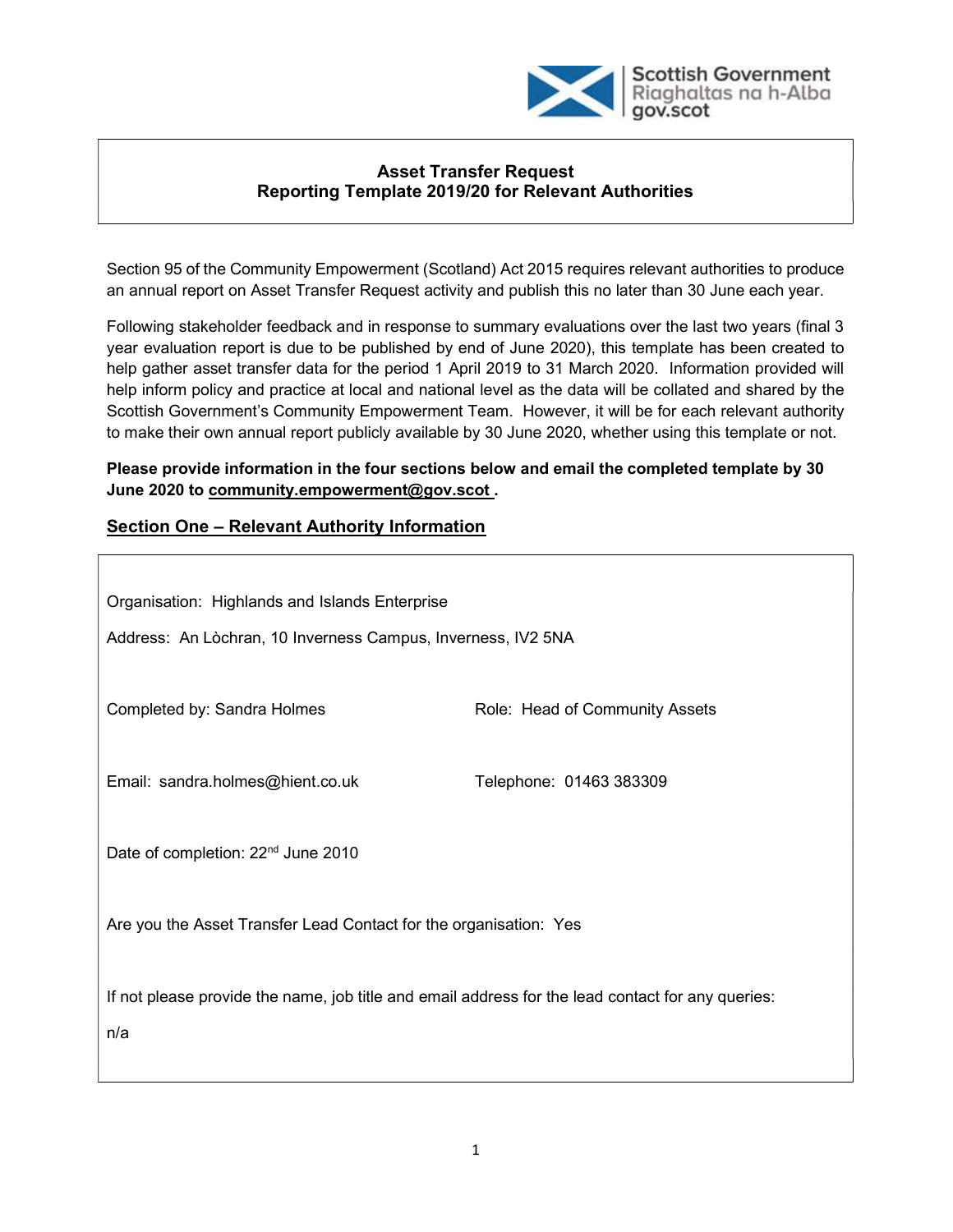# Section 2: Asset Transfer Data in 2019/20

2.1 Please complete the following table:

| Total<br>Applications<br>Received in<br>2019/20 | Number of<br>successful<br>applications | Number of<br>unsuccessful<br>applications | Number received in<br>$2019/20$ and yet to<br>be determined | Number received prior<br>to 2019/20 and yet to<br>be determined |
|-------------------------------------------------|-----------------------------------------|-------------------------------------------|-------------------------------------------------------------|-----------------------------------------------------------------|
|                                                 | 0                                       | U                                         | U                                                           |                                                                 |

2.2 Please provide details of Asset Transfer Requests received which resulted in transfer of ownership, lease, or rights from your relevant authority to a community transfer body in 2019/20:

| Name of Community<br>Transfer Body, or<br>community group that<br>will take ownership,<br>lease, or management of<br>the asset. | Date<br>request was<br>validated | Date<br>decision<br>was agreed<br>to transfer<br>the asset | Date<br>transfer<br>completed | Please provide further details, such<br>as: description of the asset / area<br>transferred / amount paid / discount<br>given/ type of ownership / purpose of<br>the transfer. |
|---------------------------------------------------------------------------------------------------------------------------------|----------------------------------|------------------------------------------------------------|-------------------------------|-------------------------------------------------------------------------------------------------------------------------------------------------------------------------------|
| none                                                                                                                            |                                  |                                                            |                               |                                                                                                                                                                               |
|                                                                                                                                 |                                  |                                                            |                               |                                                                                                                                                                               |
|                                                                                                                                 |                                  |                                                            |                               |                                                                                                                                                                               |
|                                                                                                                                 |                                  |                                                            |                               |                                                                                                                                                                               |
|                                                                                                                                 |                                  |                                                            |                               |                                                                                                                                                                               |
|                                                                                                                                 |                                  |                                                            |                               |                                                                                                                                                                               |

2.3 Please provide details of Asset Transfer Requests that were refused in 2019/20 and went to a relevant authority appeal or review including whether they were allowed or dismissed:

| Name of Community Transfer<br>Body | Was the Asset<br>Transfer<br>Appeal/Review<br>accepted? (Y/N) | Why was the Appeal/Review accepted/refused?<br>Please provide details of the asset transfer request<br>and reasons for your decision. |
|------------------------------------|---------------------------------------------------------------|---------------------------------------------------------------------------------------------------------------------------------------|
| none                               |                                                               |                                                                                                                                       |
|                                    |                                                               |                                                                                                                                       |
|                                    |                                                               |                                                                                                                                       |

| 2.4 Please use this space to provide any further comments relating to the above data: |  |  |
|---------------------------------------------------------------------------------------|--|--|

n/a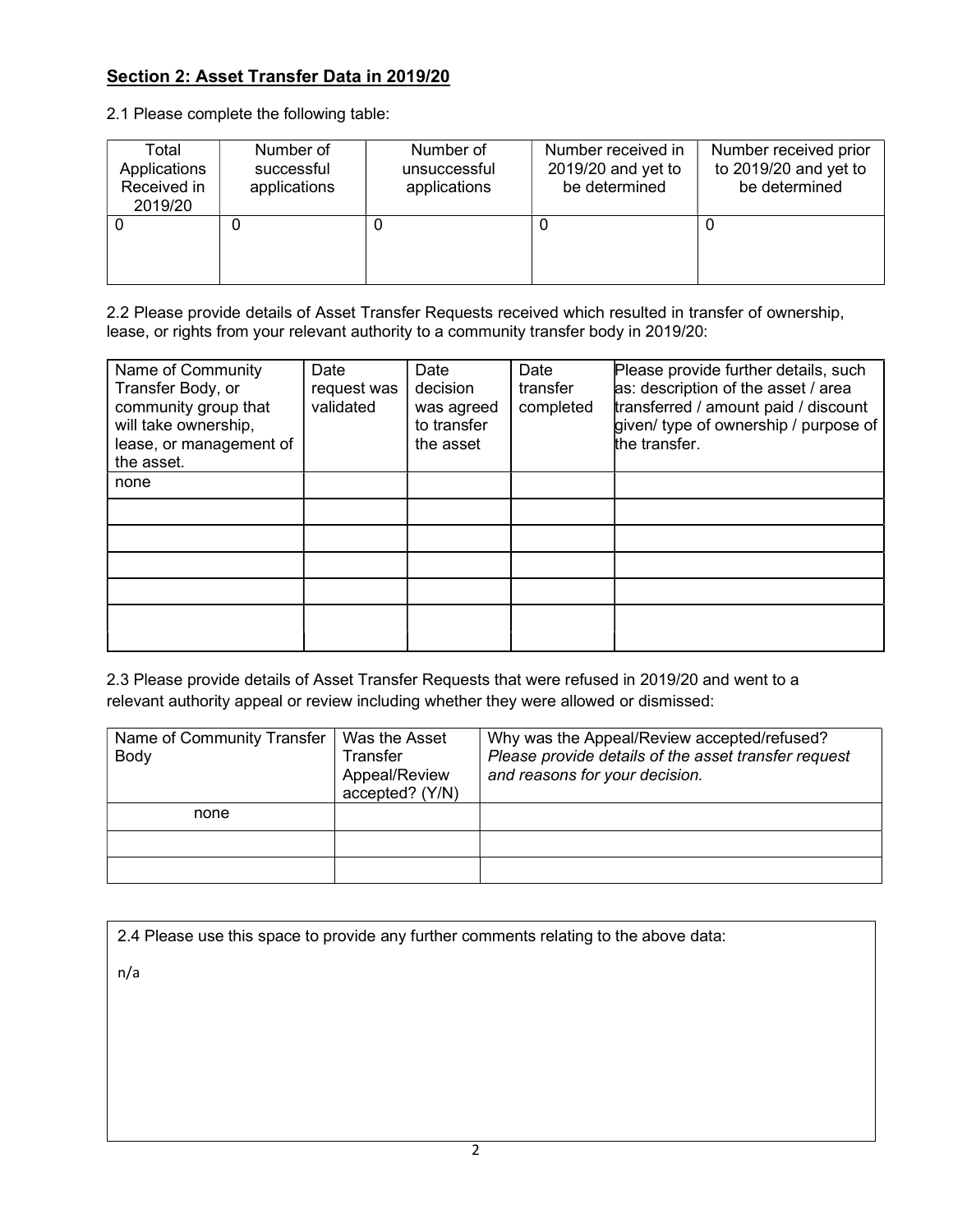## Section Three – Promotion and Equality

3.1 Please provide information on any action you have taken to promote the benefits of asset transfer or any support provided for communities to engage with the Asset Transfer Request process.

We have a dedicated Community Assets Team that supports the community ownership of assets. This includes asset transfer as a route to ownership and the purchase of HIE assets. Details of the support available and our Ten Steps to Community Ownership resource can be found here: https://www.hie.co.uk/support/support-for-community-organisations/community-assets/

Details of our asset transfer process and asset register can be found here: https://www.hie.co.uk/support/support-for-community-organisations/community-assets/routes-toownership/what-the-community-empowerment-act-means-for-your-community/

We also promote the support available to communities via the Community Ownership Support Service (COSS).

As detailed in section 4, we consult with local communities prior to marketing an asset for sale where we consider they may have an interest.

3.2 In particular what action has been taken to support disadvantaged communities to engage with the asset transfer process?

We provide a tailored support offering, reflecting the needs and capacity of the community. Initial support is provided by our 'named officer'. Thereafter support is provided by a member of our Community Assets Team. Further support is often provided by our local area team; of which we have eight across our region.

The support includes meetings with, and visits to, the community body, a detailed explanation of the asset transfer process, assistance to set up an eligible community body – or to amend an existing one – guidance and support to develop the project and feedback on a draft asset transfer application.